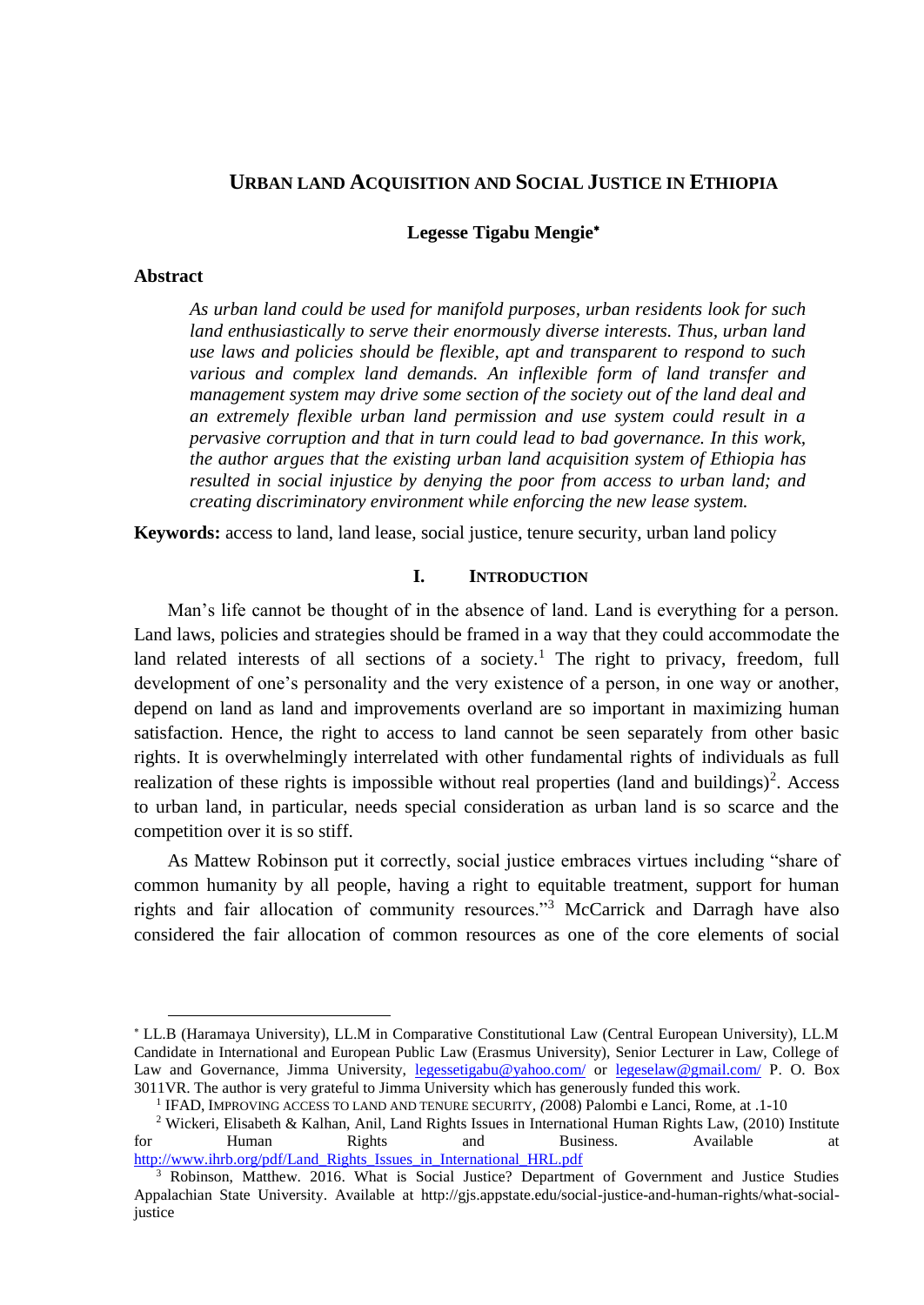justice.<sup>4</sup> Needless to say, the widely accepted conception of social justice requires objective distribution of wealth, privileges, responsibilities and opportunities within a society. This work endorses such conception of social justice and approaches it through analyzing the existing system of allocation of urban land in Ethiopia.

Contemporary literature on Ethiopian urban land lease system has unearthed most of the salient problems with the existing urban land allocation system. Zelalem Yirga has, for example, identified some of the bottlenecks in the existing lease system including those related to land valuation, registration, transfer and compensation.<sup>5</sup> Zemene Haddis has approached transaction of land use rights in Ethiopia from the perspective of sustainable development and social justice.<sup>6</sup> Nonetheless, his work focused on rural land transaction in general and rural land lease in particular. Takele Necha, Kwame Serbeh and Melese Assefaw have, on the other hand, asserted that lack of effective implementation is among the worth considering problems with the existing urban land lease system while they parenthetically indicated that the lease system is formulated in a way to ensure the benefit of the government and the rich. One can, however, hardly find a scholarly work which has directly embarked on acquisition of urban land and social justice in Ethiopia. This work aims primarily at filling this gap in scholarship. It will also address related issues including the Ethiopian Integrated Housing Development Program (IHDP) in urban centers, regularization of illegal holdings and conversion of old possessions to the lease hold system.

For better understanding, this work is designed to have five sections. Section one provides general explanation on urban land policy and social justice. Section two examines the Ethiopian urban land lease system, the Integrated Housing Development Program and social justice. Section three addresses conversion of old possession to the lease holding system and its implication on social justice. Section four addresses regularization of illegal holdings and the treatment of land holders. Finally, section five provides concluding remarks.

This work has concentrated on analyzing the relevant laws with some account of the practice to examine the implications of the Ethiopian urban land acquisition system on social justice. It is, therefore, primarily research in law than reach about law (law in context).

### **II. OVERVIEW: URBAN LAND POLICY AND SOCIAL JUSTICE**

Ethiopia has not so far adopted a single and unified land use policy. One has to look into the different land legislations and development related policies to fully understand the county's land policy. However, as long as urban land is concerned, the country has introduced urban land development and management policy in 2011 before the adoption of the existing lease system in October 2011. Among the major objectives of this policy are ensuring access

<sup>4</sup> Pat Milmoe McCarrick & Martina Darragh, *A Just Share: Justice and Fairness in Rosource Allocation,* Bioethics Research Library, the Joseph and Rose Kennedy Institute of Ethics, Georgetown University, USA (1997), available at

<https://repository.library.georgetown.edu/bitstream/handle/10822/556888/sn32.pdf?sequence=1>

<sup>5</sup> Zelalem Yirga, *Critical Analysis of Ethiopian Urban Land Lease Policy Reform Since Early 1990s,* FIG Proceeding, on Engaging the Challenges–Enhancing the Relevance, Kuala Lumpur, Malaysia 16-21 June 2014. (2014). **Available** at the attention of the state at the state at the state at the state at the state at the state at the state at the state at the state at the state at the state at the state at the state at the state at

[http://www.fig.net/resources/proceedings/fig\\_proceedings/fig2014/papers/ts07k/TS07K\\_adamu\\_6825.pdf](http://www.fig.net/resources/proceedings/fig_proceedings/fig2014/papers/ts07k/TS07K_adamu_6825.pdf)

<sup>6</sup> Zemene Haddis, *Towards improved land use transactions in Ethiopia,* Annual World Bank Conference on Land and Poverty (2013), at 1-12.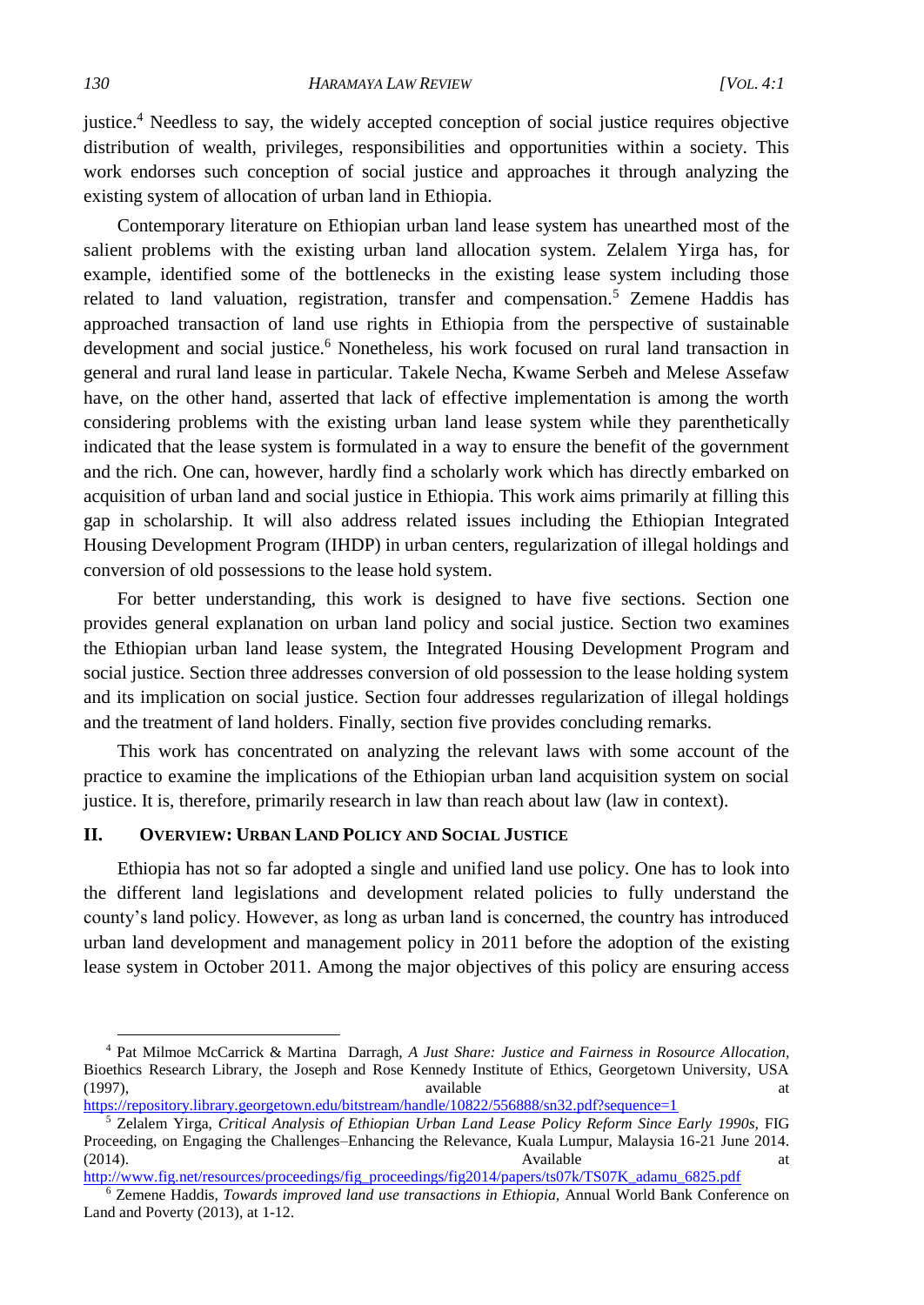to urban land to the poor; and fostering sustainable urban land use.<sup>7</sup> The laws enacted later have, however, overlooked these objectives as will be explained in this manuscript.

Ordinary citizens, business men, associations, governmental organizations, NGOs and other forms of institutions eagerly look for urban land for different purposes. There are different sections of the society with different interests in urban areas would mean that the urban land use laws and policies should be accommodative and responsive to various land demands. A rigid form of land transfer and management system may force some section of the society out of the land market and a tremendously flexible form of landholding permission may result in endemic corruption and that in turn could result in bad governance.

Flexible and appropriate urban land laws and policies would allow the poor to participate in land development and this in turn can minimize illegal settlements and foster sustainable urban land development. On the other hand, inflexible and non-holistic urban land administration<sup>8</sup> may encourage illegal settlement and is a threat to sustainable land development. As UN-Habitat explained it, non-accommodative and rigid urban land administration systems would result in unauthorized settlement.<sup>9</sup>

Well advanced urban land administration system may ensure tenure security as it can provide integrated land information system through cadaster and land register. But such tenure security will not, by its own, reduce poverty and bring about sustainable development.<sup>10</sup> Providing both access to land and tenure security are the two preconditions that should be met to achieve efficient and equitable urban land development. Tenure security is an incentive for urban residents to bring about perpetual and valuable improvements over a piece of land as no one dares to invest a lot on a plot of land in vain. Hence, efficient urban land development cannot be ensured in the absence of tenure security. Tenure security makes no sense in the absence of access to land. Nor access to land in the absence of tenure security. Urban land development could not be equitable unless it is inclusive and it could not be inclusive so long as urban land is not accessible to the public at large. Sustainable urban land development, therefore, requires both tenure security and inclusive land acquisition system. UN-Habitat has rightly explained the importance of both tenure security and access to land stating that there has to be commitment to:

*providing legal security of tenure and equal access to land to all people, including women and those living in poverty; and undertaking legislative and administrative reforms to give women full and equal access to economic resources, including the right to inheritance and to ownership of land and other property, credit, natural resources and appropriate technologies. 11*

1

<sup>7</sup> Urban land development and management policy of Ethiopia, May, 2011, Addis Ababa. This policy was introduced before the enactment of the Ethiopian urban land lease holding proclamation No. 721/2011 to guide the adoption process of this proclamation. Yet, a number of provisions under the proclamation stand against the objectives set under the urban land policy.

<sup>8</sup> Non-holistic urban land administration system directly or indirectly excludes a significant portion of a society from getting access to urban land and land related services.

<sup>9</sup> Dale, Peter. 2000. *The importance of land administration in the development of land markets - a global perspective*, University College London, England, at. 35.

 $10$  Ibid.

 $11$  Ibid.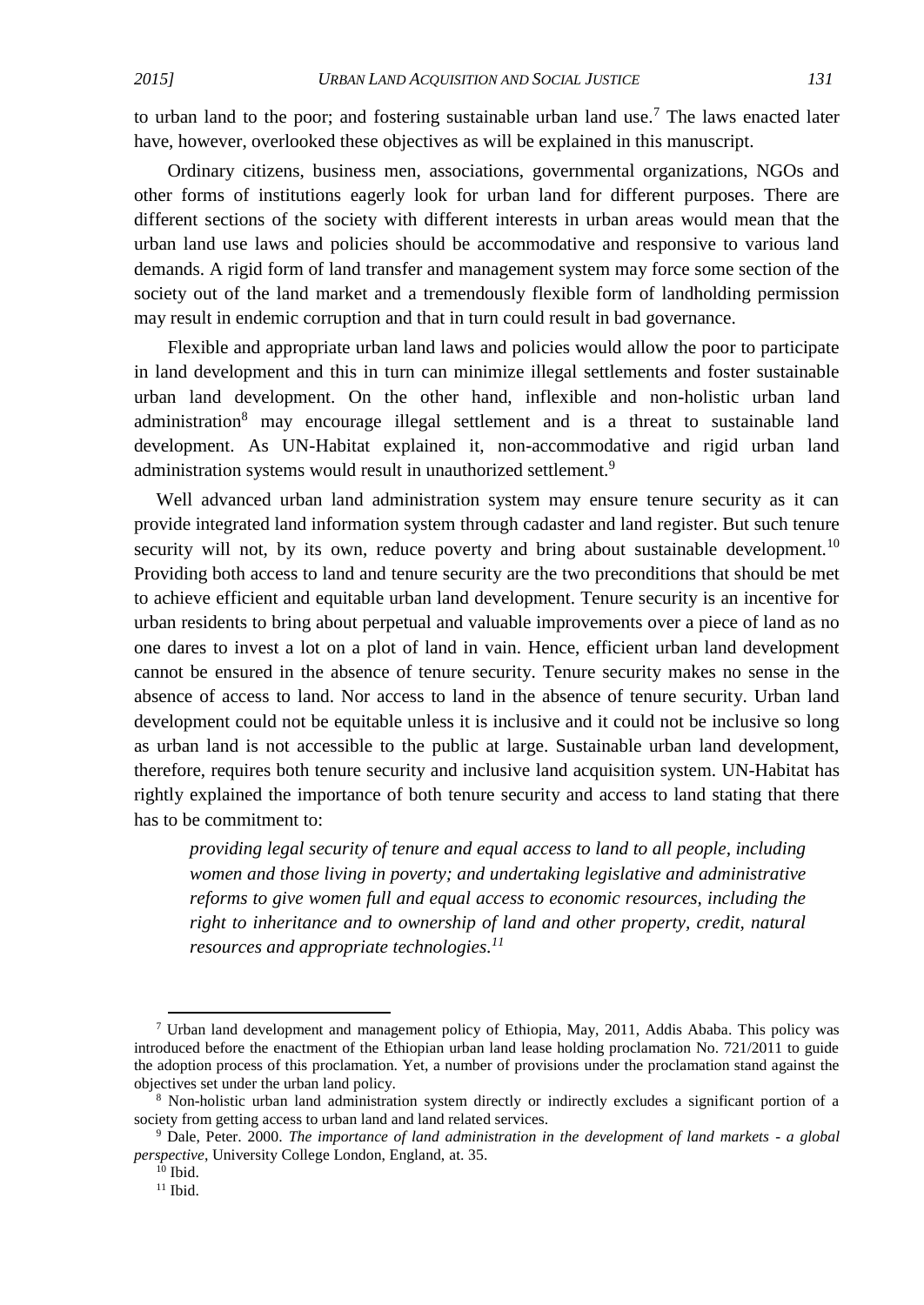Thus, providing tenure security and making land accessible to all - including people who are in economically disadvantageous position like the indigent and women - would be exceedingly important in fostering sustainable urban land development. The principle for urban land transfer is tender<sup>12</sup> which makes land unaffordable to the lower class and the exceptions under the lease holding proclamation No. 721/2011 too do not favor the poor except in case of condominiums.<sup>13</sup> This may signify that the urban land lease reform is not responsive to the demands of the poor in urban areas.

### **III. ETHIOPIAN URBAN LAND LEASE SYSTEM AND SOCIAL JUSTICE**

Social justice in land administration requires participatory land transfer and use system. Whatever the form of land tenure system a country may have adopted, an equitable land market system is indispensable to ensure access to land to everyone. Ensuring social justice in urban land allocation is imperative these days.<sup>14</sup> South Africa, for example, has gone through many urban land policy reforms to rectify the past segregations, ensure tenure security and bring about sustainable development.<sup>15</sup>

The FDRE constitution obliges the government to enact laws which "guarantee to all persons equal and effective protection without discrimination on grounds of race, nation, social origin, color, property...or other status"<sup>16</sup> and formulate policies which ensure that "all Ethiopians get equal opportunity to improve their economic conditions".<sup>17</sup> All resource related laws, policies and measures introduced by the government are expected to be in light of these grand constitutional principles. A legislation which apparently treats individuals equally may indirectly discriminate against a section of the society for it fails to consider prevalent facts and this might have detrimental effect on the livelihood of those discriminated against. 'Equal and effective protection' would require laws, policies and measures which give due attention for substantive and not formal equality.

The existing lease system has introduced transparent and accountable land transfer system and this in turn has minimized corruption. The rent seeking individuals cannot negotiate with and bribe public officials to get large tracts of land which are used to enrich both the officials who get bribery and the rent seekers who further transfer these plots of land to derive excessive money over bare land without introducing any improvement.

Though the existing urban land lease system has made the land acquisition system transparent and accountable, the substantive rules governing acquisition of land have actually

<sup>&</sup>lt;sup>12</sup> See Art 7, 8 and 12 of the Ethiopian Urban Land Lease Holding Proclamation No. 721/2011. Cumulative reading of these provisions leads to the conclusion that urban land is unaffordable to the poor as they have to compete with the rich through tender procedures and they rarely acquire urban land through allotment proceedings set under art 12 of the lease proclamation.

<sup>&</sup>lt;sup>13</sup> Ethiopia, Urban Lands Lease Holding Proclamation No. 721 /2011. FEDERAL NEGARIT GAZETA, 18th Year No. 4, 28th November 2011, Addis Ababa [Urban Land Lease Holding Proclamation No. 721/2011 hereafter]

<sup>14</sup> Paul Hendler & Tony Wolfson, *The planning and "unplanning" of urban space, 1913-2013: Privatized urban development and the role of municipal governments*, (2013) at. 29.

<sup>&</sup>lt;sup>15</sup> KAROL BOUDREAUX, LAND REFORM AS SOCIAL JUSTICE: THE CASE OF SOUTH AFRICA, Institute of Economic Affairs: Economic Affairs, March 2010, (2010), pp. 13-20. Blackwell Publishing, Oxford <http://www.iea.org.uk/sites/default/files/publications/files/upldeconomicAffairs343pdfSummary.pdf>

<sup>&</sup>lt;sup>16</sup> Constitution of the Federal Democratic Republic of Ethiopia Proclamation No. 1/1995, FEDERAL NEGARIT GAZETA, 1<sup>st</sup> Year No.1, ADDIS ABABA – 21<sup>st</sup> August, 1995, (FDRE CONSTITUTION hereafter), Art 25.

<sup>&</sup>lt;sup>17</sup> See Art 89 of FDRE CONSTITUTION.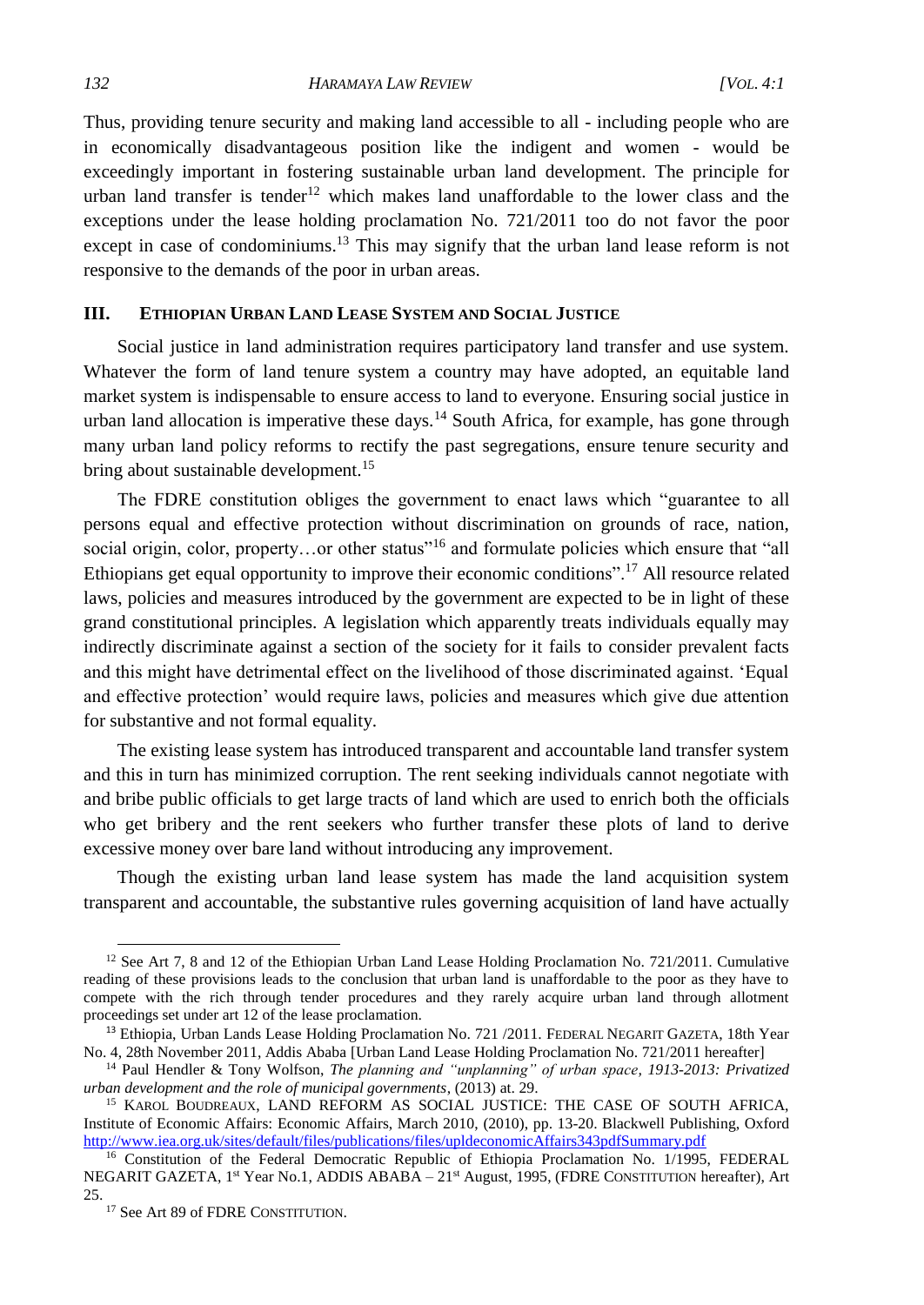made a significant portion of the society incapable of accessing urban land. This is evident when we see the urban land lease hold rules which prohibit acquisition of land other than through the lease system and the rules on tender which is the principle in the urban land lease and allotment which is open in exceptional cases.

Individual citizens who do not have the financial means to compete in lease tenders nor can make use of the modality of allotment to access urban land (as this is allowed in exceptional cases) are denied equal opportunity with others in distribution of the most important national wealth - land. Those who have been rent seekers and got rich overnight manipulating the previous lease system are now financially capable of offering highest prices in tender procedures and can easily drive out the majority whenever the government offers land lease bids. What is worse, there is no limitation on the number of lease bids an individual may participate in. As long as an individual is competing for different plots, there is no any limitation on the number of bid documents he/she may buy and this allows the rich to push out the lower class in each and every offer. All these would mean that the dealing over the cake is between the rich and government. Thus, the government has failed to adhere to the constitutional economic objectives of the country.

Making urban land unaffordable to some section of the society would have serious implications on social rights<sup>18</sup> of those who cannot access land and this becomes an impediment to progressive enhancement of citizens' access to housing and social security. Thus, the existing urban land lease law, by failing to set an accommodative land acquisition system, has defeated the grand social objectives under the constitution. Though the government claimed to have helping the poor by providing land for free for the construction of condominium houses, the number of individual who benefit from such government controlled scheme are too little to change the overall situation.

It should also be noted that individuals seek land not only to build a resident but also to do other activities for their livelihood. If the poor are looking for secured and long term urban tenure for such purposes, they can get it only through tender procedure and this procedure would obviously drive them out of the game as the rich are able to bid higher land prices and make urban land unaffordable to the poor. In this regard, the new lease system failed to ensure social justice which requires equitable distribution of common resources including land. Art 89(2) of the FDRE constitution declared that "government has the duty to ensure that all Ethiopians get equal opportunity to improve their economic conditions and to promote equitable distribution of wealth among them."<sup>19</sup> To advance social justice and improve land development, land development policies, laws, programs and plans should be accommodative and consider the land interests of the poor.

## **IV. THE INTEGRATED HOUSING DEVELOPMENT PROGRAM (IHDP): REMEDIAL MEASURES**

The housing development experiences before 2005 revealed that unplanned, informal and private housing development have poorly responded to the housing demand in urban areas. This was partly due to the undesired bureaucracies in getting urban land, nationalization

**.** 

<sup>18</sup> See Art 41 and the following of the FDRE CONSTITUTION.

<sup>&</sup>lt;sup>19</sup> See the remaining sub articles of Art 89 too of the FDRE CONSTITUTION.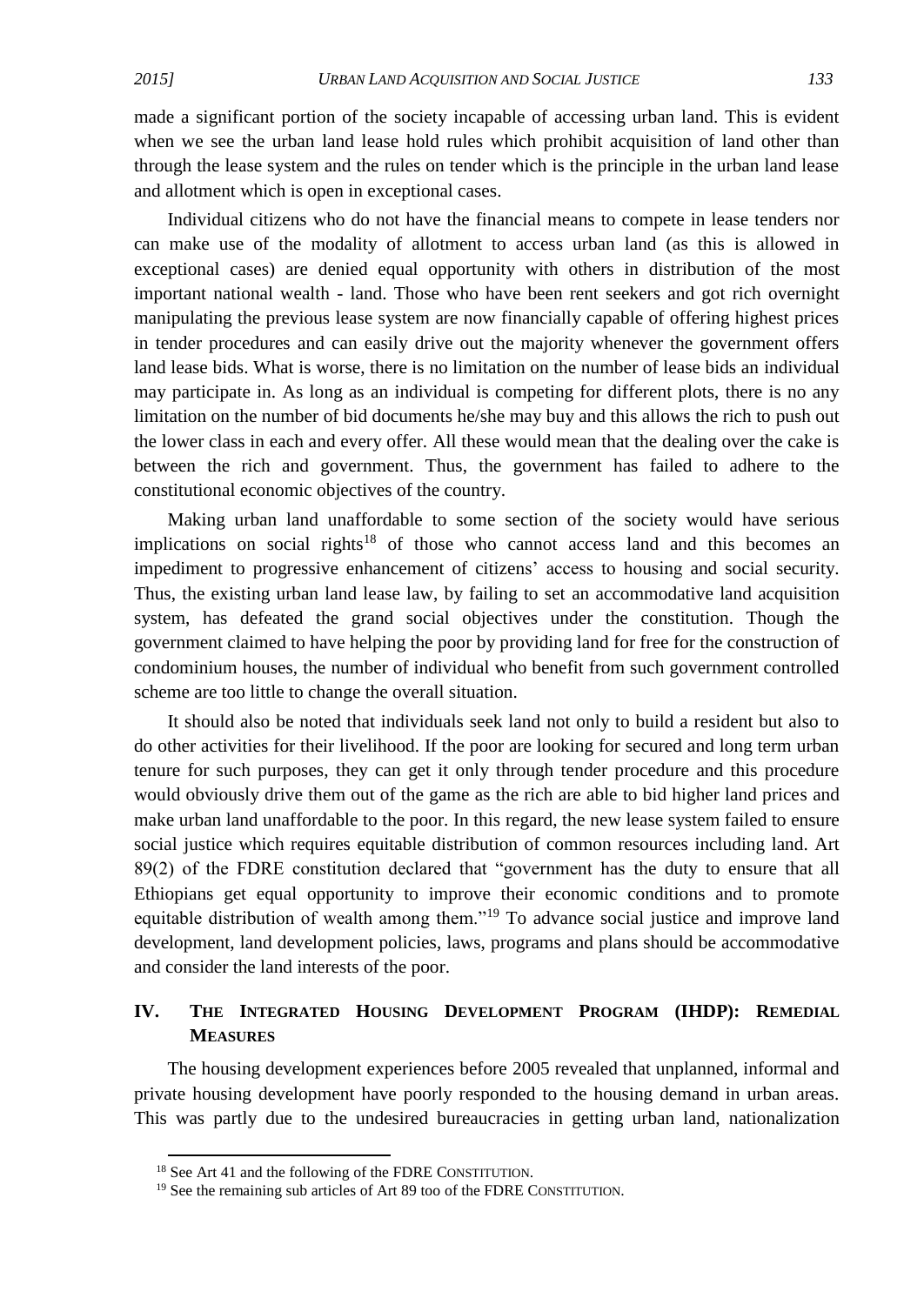| Table 1. Houses constructed in Addis Ababa, 1990-2009 (ON, HADHAT) |                      |            |
|--------------------------------------------------------------------|----------------------|------------|
| <b>Housing Supplier</b>                                            | <b>No. of Houses</b> | Percentage |
| Public                                                             | 7,409                | 8.4        |
| Cooperatives                                                       | 24,830               | 28.2       |
| Individuals (Formal)                                               | 22, 225              | 25.3       |
| Real estate developers                                             | 3,520                | 4.0        |
| Informal sector                                                    | 30,000               | 34.1       |
| Total                                                              | 87, 976              | 100        |

policy of previous Derg regime that banned construction of extra houses and ever increasing informal housing supply. 20

Table 1: Houses constructed in Addis Ababa, 1996-2003 *(UN: HABITAT)<sup>21</sup>* 

*Source: Addis Ababa City Government, 2004.* 

Such distorted housing scheme has of course resulted in shortage of houses and has made the same unaffordable. Such difficulties have dictated the government to introduce an Integrated Housing Development Program (IHDP) in 2005.

Since the year 2005, Ethiopia has been executing its ambitious IHDP aimed at constructing over 400,000 units (houses) in urban areas to meet the house demands of the low and middle income inhabitants.<sup>22</sup> The projected time of completion was 2010. Out of the total houses, about 175,000 units were planned to be built in Addis Ababa.<sup>23</sup> But, only around 100, 000 were built until 2013.<sup>24</sup> Nationwide about 200,000 units were built, i.e. 50% of the plan until 2013 fiscal year.<sup>25</sup> As this project was meant to be completed in 2010, the delay in the construction process is evident. Considering the ever rising demand for housing, the government has renewed its housing development program in Addis following the adoption of the current lease system. The government has also attempted to expand the housing programs into other major regional cities but met with immense challenges of financing, maladministration and price rising.

After the government renewed its housing program in 2014, close to one million people got registered in Addis alone to get house through 10/90, 20/80 and 40/60 housing programs.<sup>26</sup> Most of the residents (780,000) are registered for the 20/80 program and the remaining for 40/60.<sup>27</sup> The number of people registered for the 10/90 program is insignificant and the government has long claimed that it has achieved this program. The government has provided

<sup>20</sup> UN HABITAT, CITIES WITHOUT SLUMS: SUB REGIONAL PROGRAMME FOR EASTERN AND SOUTHERN AFRICA, SITUATION ANALYSIS OF INFORMAL SETTLEMENTS IN ADDIS ABABA, (2007), at. 11.

<sup>&</sup>lt;sup>21</sup> ADDIS ABABA CITY GOVERNMENT, HOUSES CONSTRUCTED IN ADDIS ABABA, 1996-2003, (2004) (as cited by UN: HABITAT)

<sup>&</sup>lt;sup>22</sup> UN HABITAT, CONDOMINIUM HOUSING IN ETHIOPIA: THE INTEGRATED HOUSING DEVELOPMENT PROGRAMME, (2011), at. vii. This integrated housing development plan was introduced in 2005 and the projected time of completion was 2010.

<sup>23</sup> *Id.*, at.11.

<sup>&</sup>lt;sup>24</sup> ZEMEN MAGAZINE. 2013, interview with Ato Mekuria Haile, Minister of Urban Development and Construction, Ethiopia.

<sup>25</sup> *Id*.

<sup>&</sup>lt;sup>26</sup> [http://ethioconstruction.net/?q=news/bureau-set-speed-housing-construction,](http://ethioconstruction.net/?q=news/bureau-set-speed-housing-construction) Under 10/90, 20/80 and 40/60 programs, individuals are expected to save 10%, 20% and 40% in advance and the remaining balance (including interests) will be paid within defined times. The state-owned Commercial Bank of Ethiopia is stepping up for paying the remaining amount.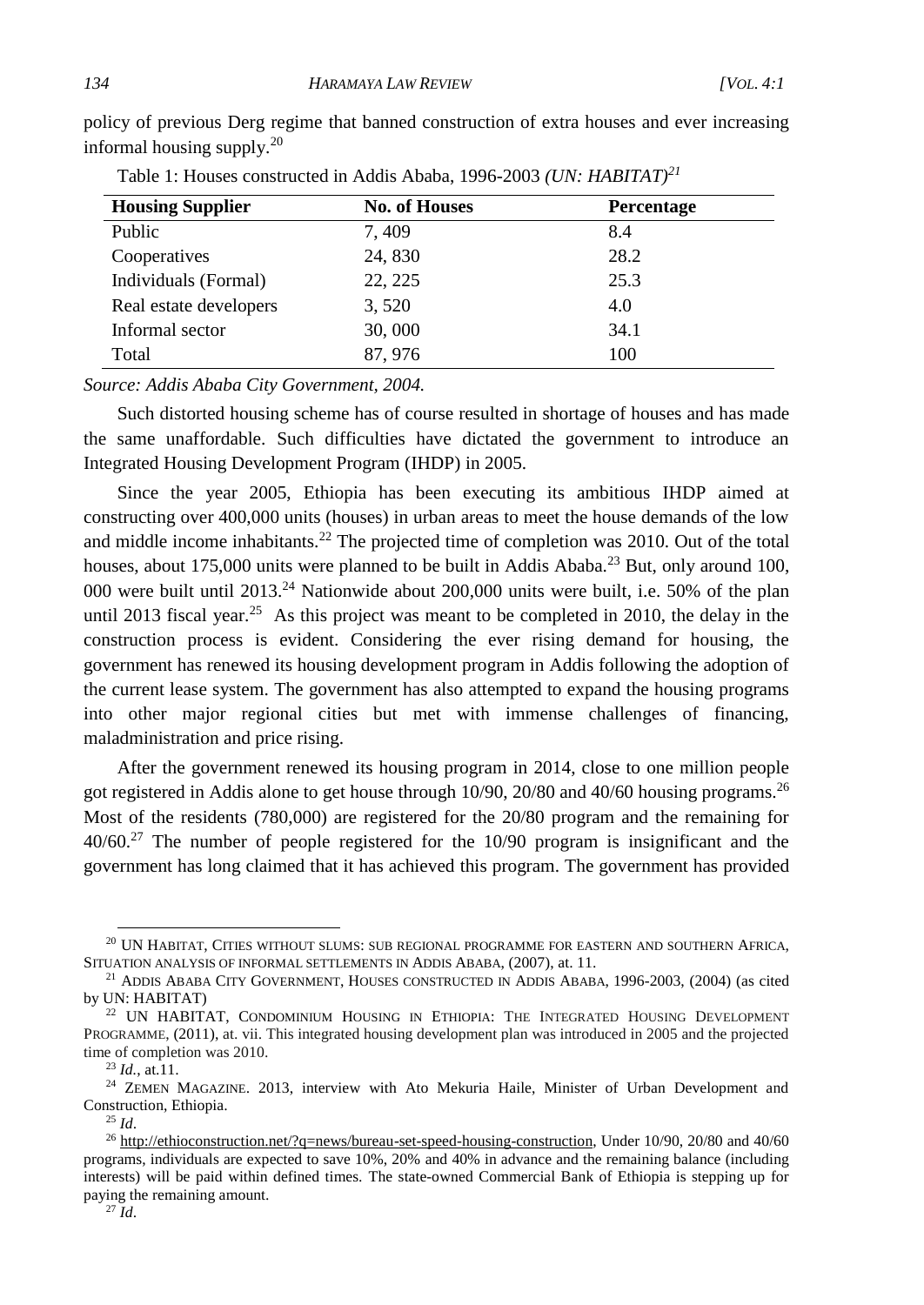about 40,000 units under the  $20/80$  program in  $2014^{28}$  and over 35,000 in  $2015^{29}$  Yet, one can think the time it will take the government to provide housing to close to one million people. Circumstances dictate the government to invite the private sector in housing development. One should keep in mind that in addition to the registered people, we have the young generation joining the world of work every year and looking for similar housing schemes.

Despite the figures depict low performance; the IHDP has, being the first of its kind, made many homeless home owners. As the private sector housing scheme is encumbered with a multitude of problems which could naturally make the market price of houses so expensive, the IHDP has supplied house units at a relatively lower but continuously rising prices. As HABITAT explained it,

*"Private sector housing supply remains constrained by high costs and time required for title registration, land access and construction material supply, along with cumbersome and expensive procedures for land and property transactions and the shortage of experienced private developers."<sup>30</sup>*

Such a fundamental shift from old and poorly constructed government owned housing to privately owned units, as advocated by IHDP, seems appropriate.<sup>31</sup> However, as the government has controlled the construction process, lack of competition in housing development has serious ramifications. The investigator has, for instance, personally observed incomplete and poor quality houses constructed by government and transferred to citizens in many cities in Ethiopia. Moreover, the fact that such houses are being constructed in the outskirts of the cities would also mean that the poor living far away from their work places, services they need and other activities they do will face very costly life than they can think of and this in turn makes living in condominium units unaffordable.

The new lease proclamation has facilitated the prospective IHDP. As clearly stated under Art 12(c) of the lease proclamation, urban land, up on decisions of the cabinet of the concerned region or city administration may be transferred through allotment for public residential housing programs and government approved self-help condominium housing constructions.<sup>32</sup> If an individual opts to construct his own unit through "public residential housing construction programs and government approved self-help housing constructions" (Art 12), he is not expected to go through the tender procedures to get urban land as his association or a government agency (in case of public residential housing construction) can invoke Art 12(1(c) of the lease proclamation. This would mean that individuals who have chosen such housing schemes can easily escape sky rocketing lease prices of tender proceedings. However, the government has not yet approved and provided land for self-help housing constructions other than its own housing programs.

**.** 

<sup>&</sup>lt;sup>28</sup> Zerihun Getachew, Ethiopia: City to Transfer 20 Thousand Condos. ALLAFRICA.COM, 10 June 2014. http://m.allafrica.com/stories/201406110264.html/

 $29$  Over 35,000 condominium houses transferred to Addis dwellers; ETHIODEMOCRACY, March 23, 2015 http://www.ethiodemocracy.com/index.php/news/item/372-over-35000-condominium-houses-transferred-toaddis-dwellers.

 $30$  Supra note 13, at.9.

<sup>31</sup> Zelalem Adamu, *Institutional analysis of condominium management system in Amhara region: the case of Bahir Dar city,* AFRICAN REVIEW OF ECONOMICS AND FINANCE, Vol. 3, No.2, (201) 1-19.

<sup>&</sup>lt;sup>32</sup> See Art 12(1(c) of the Urban Land Lease Holding Proclamation No. 721/2011.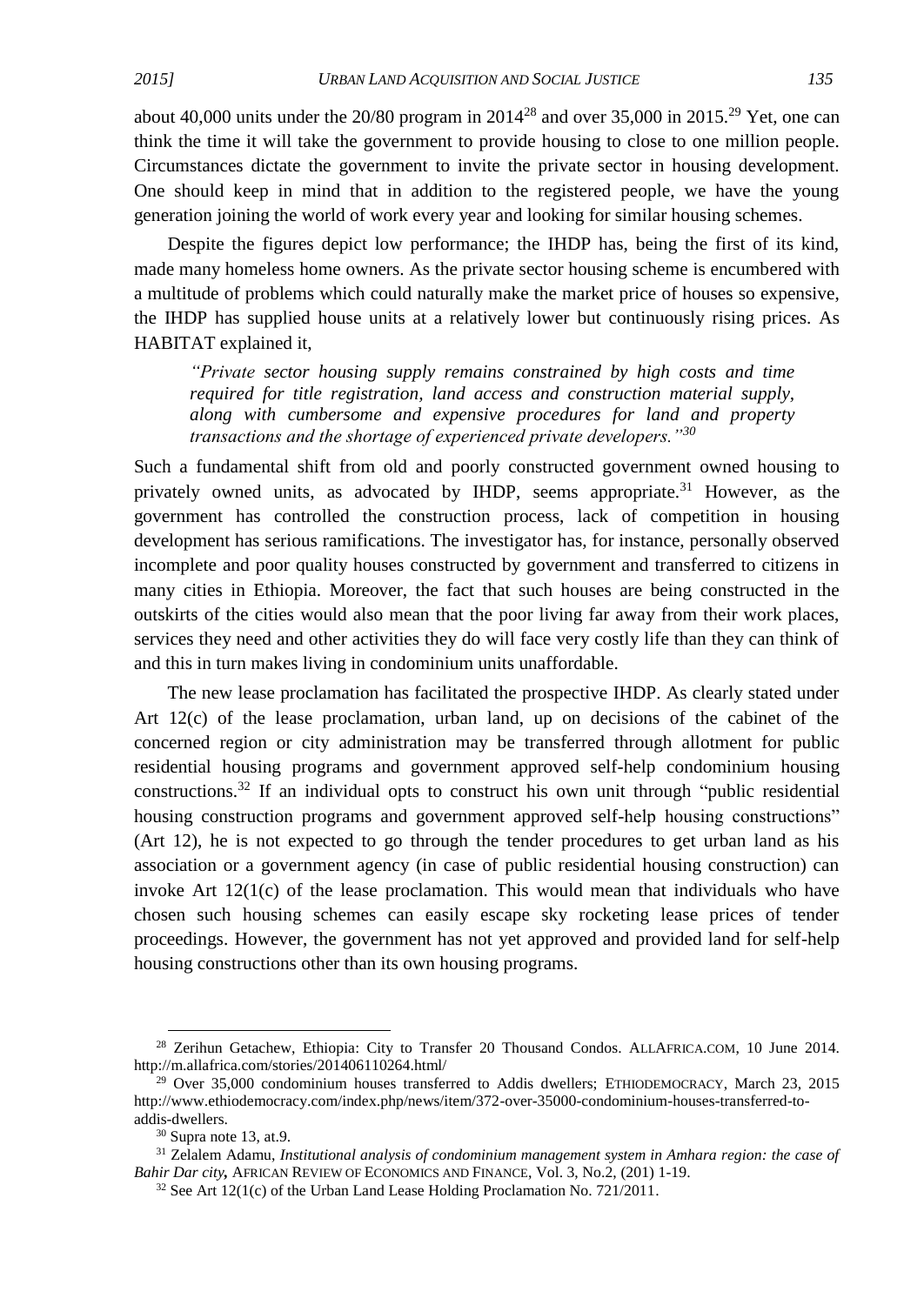It is good that the lower and middle income residents get urban land for construction of condominiums without any payment and that makes the lease system flexible to some extent. Yet, the gaps and ambiguities under the lease holding laws make it uncertain if such lease holders are free of lease prices at all throughout the lease period. The lease payment obligation is evident if one closely reads Arts 5, 16 (2 & 3) and 20(7) of the lease holding proclamation. Art 5 of the proclamation unequivocally prohibited urban land possession and permission other than lease holding.<sup>33</sup> Art 16 requires a lease contract to include payment schedule except for budgetary government entities and religious institutions who pay only compensation in the course of clearing the land (Art 20(7)). If individuals to whom urban land is transferred for construction of condominiums have to pay lease price, then, when, how much and under what conditions they may pay is also not clear.

Hence, the government should clarify the ambiguities in a way that guarantees accommodative and flexible urban land lease and housing development schemes which can serve the poor and ensure sustainable land development.

#### **V. CONVERSION OF OLD POSSESSIONS TO LEASE HOLDING AND SOCIAL JUSTICE**

The other issue related with access to urban land and tenure security is the conversion of old possessions into lease holding system. The year 1994 marked the introduction of a lease system (Proclamation No. 80/1993) in Ethiopia to administer urban land.<sup>34</sup> This proclamation declared that once the lease system under the proclamation entered into force, urban land should be administered through lease. But, its enforcement did not go far and we can even find urban areas not administered through the legally prescribed lease system hitherto. This proclamation was later repealed by Proclamation No. 272/2002.<sup>35</sup> This proclamation too remained dormant in most of the urban areas in Ethiopia and got repealed by urban land lease holding Proclamation No.721 in 2011.<sup>36</sup>

Therefore, there are old possessions (non-leasehold land use rights) which predate the introduction of the lease hold system in 1994 and continue as such in urban centers. Accordingly, "old possession" is defined under Art 2(18) of the Lease Hold Proclamation No. 721/2011 as "a plot of land legally acquired before the urban center entered into the leasehold system or a land provided as compensation in kind to persons evicted from old possession."<sup>37</sup> As the previous lease proclamations were not implemented nationwide effectively, most of urban land holdings in Ethiopian cities are acquired through legal arrangements other than the lease system. According to the definition provided under Art 2(18) of the proclamation, such holdings or substitutions given when such holdings are expropriated are considered as old possessions.

<sup>&</sup>lt;sup>33</sup> Ibid. See Art 5(4). This particular provision empowered regional cabinets to identify urban centers which will be exempted from the rules set under the lease holding proclamation and its subsidiaries. But, this power is temporary and the proclamation will govern all cities after 5 years.

<sup>34</sup> Ethiopia, Urban Lands Lease Holding Proclamation No. 80/1993. NEGARIT GAZETA No. 40, 53rd Year, 23 December 1993, at. 92-98, Addis Ababa.

<sup>&</sup>lt;sup>35</sup> Ethiopia, Re-enactment of Urban Lands Lease Holding Proclamation No.270/2002, FEDERAL NEGARIT GAZETA, 8th Year No. 19, 14th May 2002, ADDIS ABABA.

<sup>&</sup>lt;sup>36</sup> Ethiopia, Urban Lands Lease Holding Proclamation No. 721 / 2011. FEDERAL NEGARIT GAZETA, 18th Year No. 4, 28th November 2011, Addis Ababa.

<sup>37</sup> *Id*., see Art 2(18).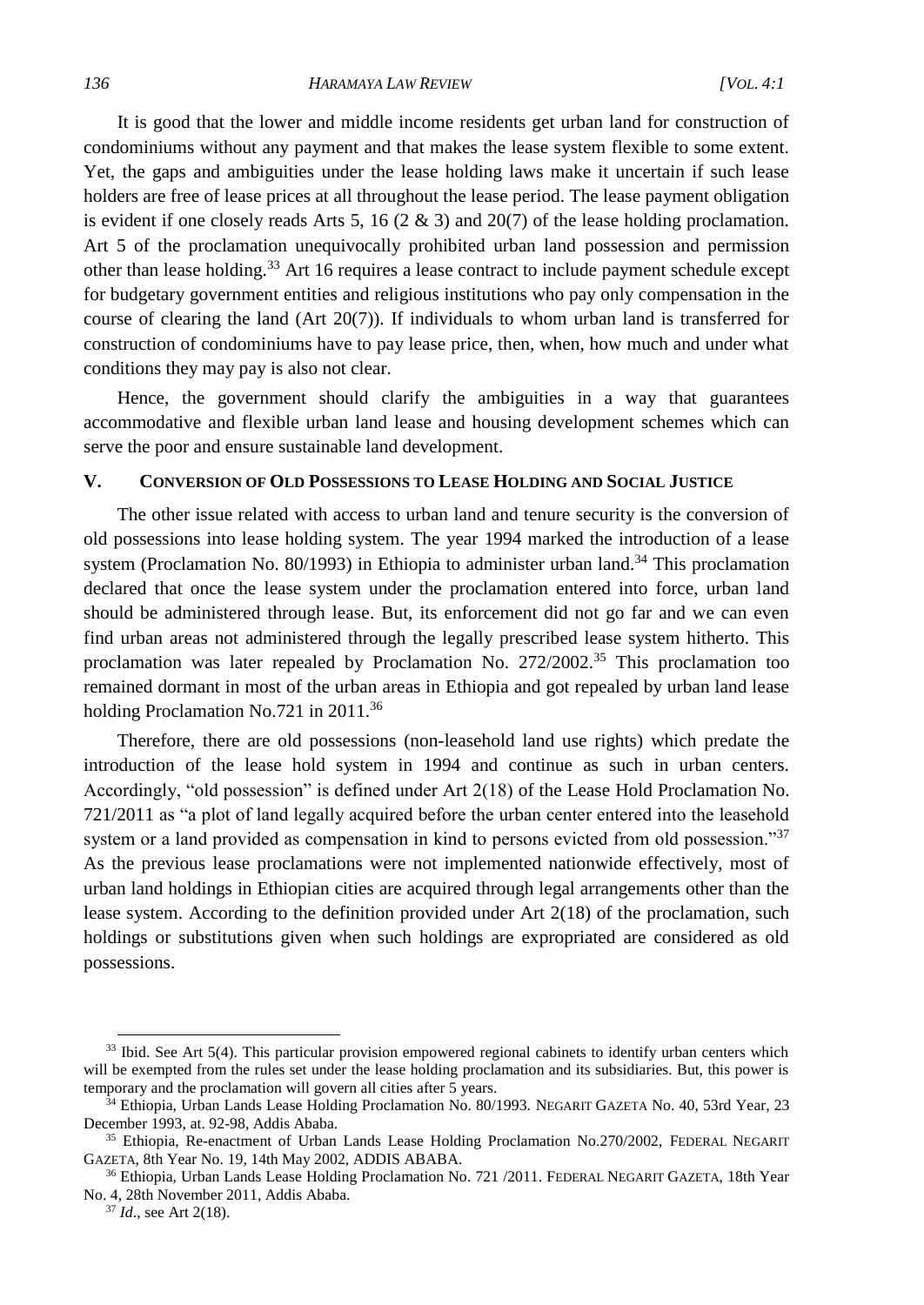1

If most of the possessions in Ethiopian cities are old possessions as per the definition discussed above and such old possessions are going to be converted to lease holdings, addressing such conversion is worth considering in appreciating the implications of the conversion to social justice. Article 6 of the new lease proclamation has declared that the old possessions will be converted to lease holding after studies are conducted by the appropriate body. Transfer of urban land holding rights other than through inheritance will also automatically convert the old possession to a lease holding*.* 38

Those who have old possessions are paying fixed and relatively low rents hitherto. Such fixed payments are set considering living standards of citizens and are affordable. These people are not paying market prices for the land. On the other hand those to whom urban land is transferred through the lease arrangement have to pay very soaring down payments and periodic lease payments to complete the remaining balance. The researcher found such differential treatment unjust. There is no any substantive ground to treat the old and new possessions differently except the point of time. Two individuals exercising urban land use rights on plots of the same size, place and purpose will have to pay significantly different amounts as the one who received such land through the lease system has to pay the market price while the other with an old possession on a land of the same value has to pay not market lease price but very low and fixed land tax. The people and state should be able to derive appropriate proceeds from old possessions as the owners of land in Ethiopia.<sup>39</sup> Thus, the government has to embark on converting old possessions and should set benchmark lease prices to be imposed on old possessors when it takes such a measure as the lease price to be paid by old possessors cannot be determined through tender procedures.

One may say that the new lease system should not change the real property rights of urban residents retroactively. One of the cardinal principles of law is that no law should affect already existing legal relationships retroactively. This is to ensure certainty and confidence in creating legal relationships. If laws can apply retrospectively and disturb already established legal rights and obligations, individuals will not feel confident while involving themselves in land related transactions. Such retrospective effect of law can also undermine citizens' reliance on legal instruments and institutions. Yet, compelling circumstances (for example, uniform administration of land) may dictate the state to introduce such laws. Under the Ethiopian legal system, it is not totally impossible to enact laws with retrospective effects. What is clearly prohibited is enactment of criminal laws with such effect (Art 22 of FDRE Constitution).

A contrary reading of this particular provision would give us the impression that the government can enact retroactive laws on civil matters when pressing circumstances require so though the general principle is that laws should not have retroactive effect. Thus, converting old possessions to the new lease system could bring about social justice, uniformity in administering urban land and sustainable and healthy development of urban centers. Such conversion process should, however, be flexible to allow the poor continue holding their possession with affordable lease prices. The problems which are caused by the

<sup>&</sup>lt;sup>38</sup> Ibid, see Art 6 of the urban land lease holding proclamation along with other provisions which set the obligations of someone with urban land holding rights.

<sup>&</sup>lt;sup>39</sup> Mekasha Abera, *Ethiopian Basic Lease Law Concepts and the problems associated with the lease system*, April 2013, at. 40.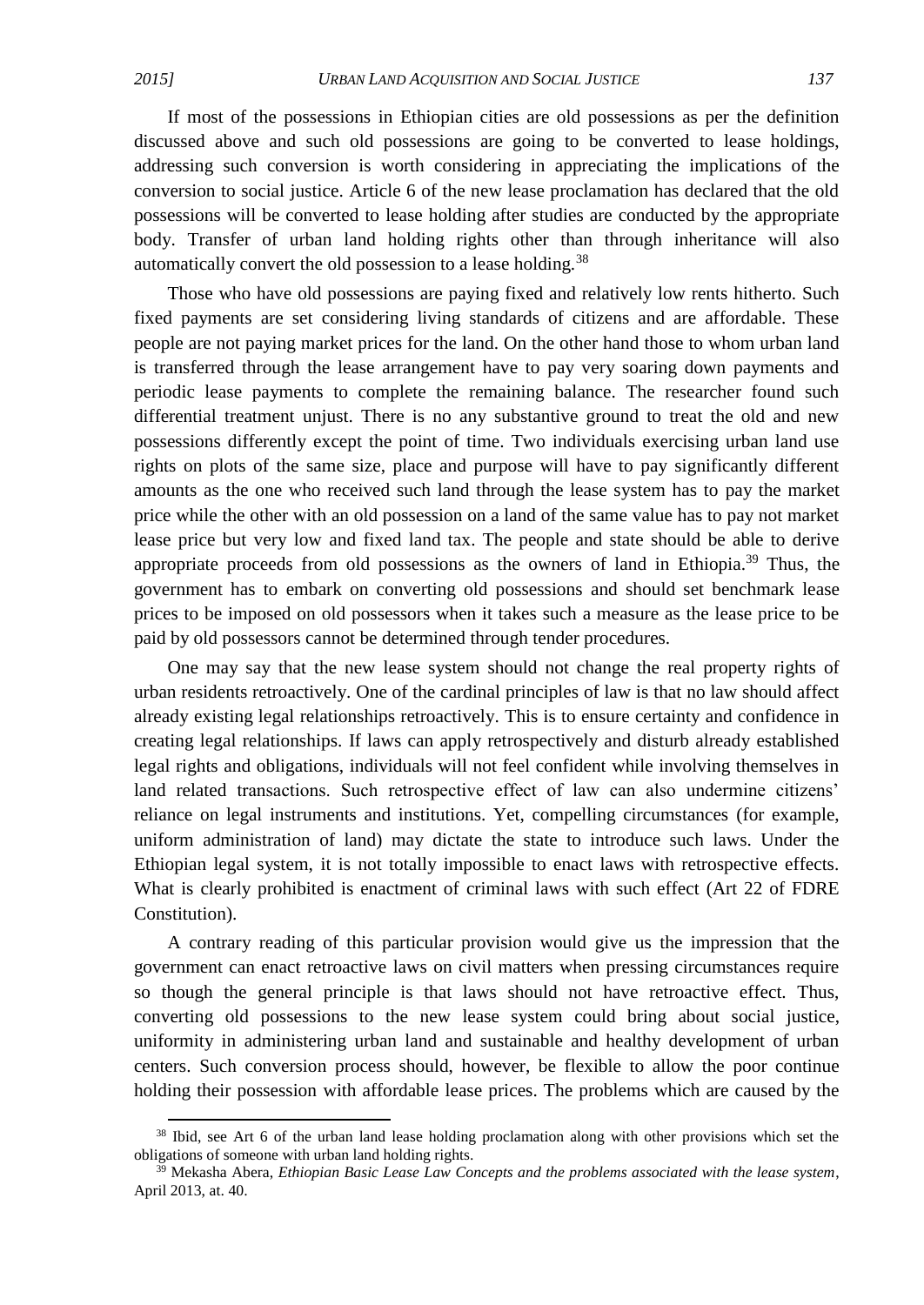existing lease holding system should, of course, not be allowed recur in the conversion process.

What is rather challenging is the discontent those old possessors will have when government starts implementing such conversion. The country introduced a lease hold system in 1994 and thus the majority of the residents in urban centers got their land use rights under the old possession system and many even have been getting urban land through such system after the adoption of the lease system as the urban lease hold proclamations were inactive in many urban centers until recently as I explained it earlier.

The lease hold proclamation No. 721 is silent on many issues about conversion of old possessions into the lease system. It does not go beyond stating that "the modality of converting old possessions into lease hold shall be determined by the Council of Ministers (CM) on the basis of a detailed study to be submitted by the (concerned) Ministry".<sup>40</sup> The proclamation has not set time framework. It has not also given basic directions on how the CM should determine the modality of conversion. To the author's knowledge, neither a detailed study nor a decision on the modality of conversion to be used is made so far. Institutional, economic and political factors could explain the government's reluctance on this compelling issue. Whatever factor might have caused such a delay, the old possessors are benefiting a lot paying relatively low fixed land tax while the new possessors have to pay the market prices of land.

The other point worth considering here is the change in size of the parcel following conversion. When an old possession is converted into the lease system, the old possessor's land size may increase, decrease or remain unchanged according to the national standard to be approved. The Amharic version refers to the 'national standard to be approved' and the English version employs the phrase 'in accordance with the approved national standard'.<sup>41</sup> As the Amharic versions of the Ethiopian laws practically prevail over the English version when there are inconsistencies between the two versions, we should think of a new standard to be approved to guide implementation of the lease proclamation. The country has not so far approved a new national standard since the enactment of the urban leasehold proclamation and different plot sizes of the same purpose are being transferred to individuals through tender procedure. As any ambiguity in the prospective plans and standards may open room for corruption and defeat the purposes of the proclamation, such delicate issues need to be treated watchfully.

The urban land lease hold proclamation has also a discriminatory effect against those whose old possession size has to be reduced in light of the national standard to be approved. While those individuals who get extra land will only pay the market price of this additional land like other citizens, individuals whose old possession size has to be reduced will get compensation only for the 'property to be removed from the land so reduced'; they will get nothing for losing part of their land use right.<sup>42</sup>

Transfer of any property attached to an old possession through whatever modality except inheritance results in conversion of the old possession into the lease system. This shows how the government is enthusiastic to gradually convert old possessions into the lease system

<sup>40</sup> Art 6(1), Urban Lease Hold Proclamation No. 721/2011.

<sup>41</sup> *Id*., Art 6(2).

<sup>42</sup> *Id*., Art 6(2)(a).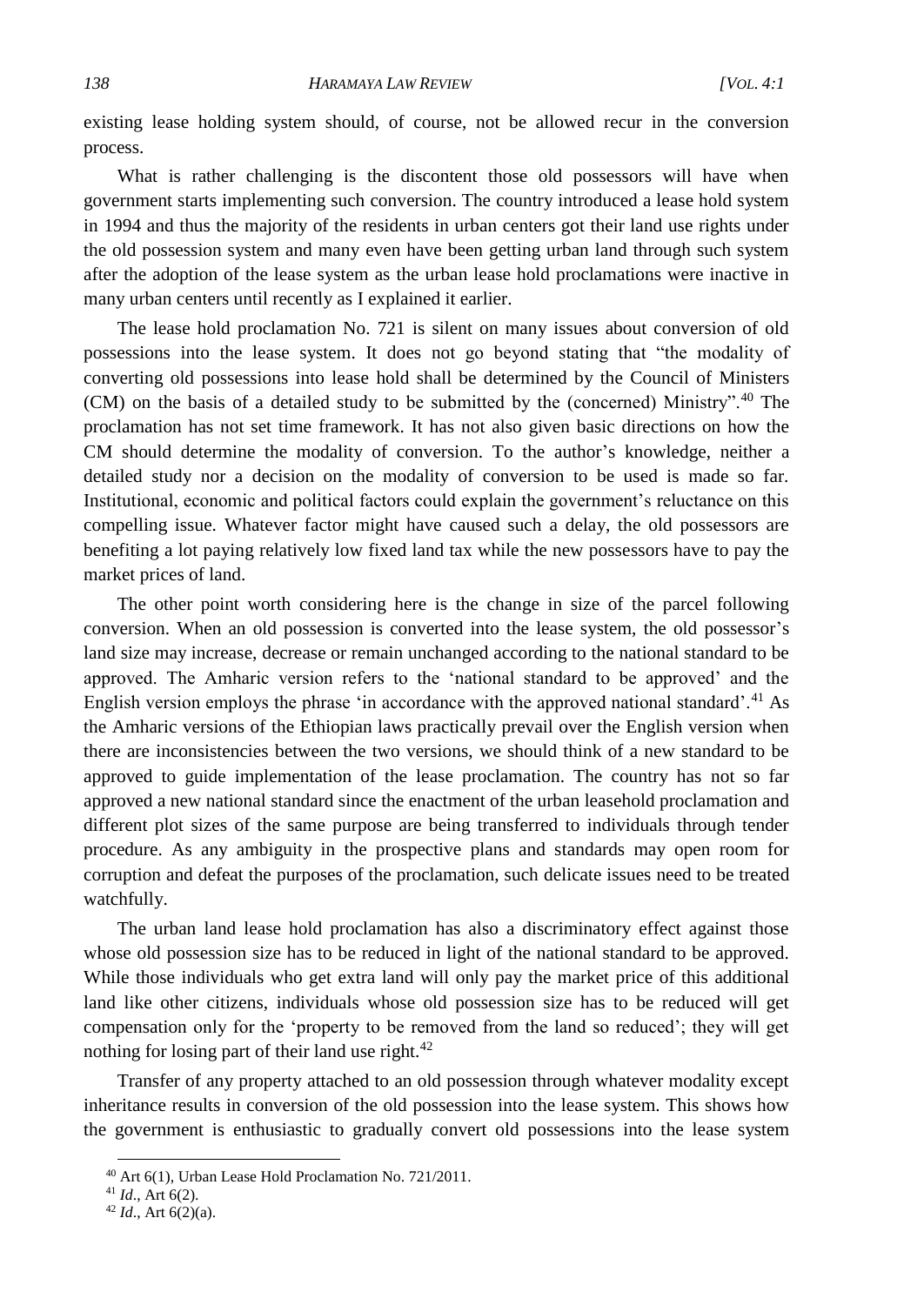making use of the natural course of transaction in real property in urban centers rather than taking a measure which transforms all old possessions at a time. Equally, merging of an old possession with a new lease hold converts the whole holding to lease hold reads.<sup>43</sup>

On the other hand, transfer of a property attached to an old possession through inheritance does not result in conversion of the old possession. The rationale behind this might be to leave the rights transferred through such modality undisturbed as inheritance is not for consideration and doesn't form part of commercial transaction. One thing that we should take note here is that the exemption that the heirs may exercise over transferred old possession will come to end whenever the CM adopts a modality to convert all old possessions into the lease hold system.<sup>44</sup> Thus, this exception under art 6 sub art 3 of the urban land lease hold proclamation is temporary and will become inapplicable after some time. Yet, given the reluctance the government has shown to convert old possessions into the lease system, this exception may last long.

Here, the researcher is not suggesting that the government should swiftly convert old possessions to the lease system. Swift and ignorant measures could result in quite onerous and unaffordable obligations. But the standard at which old possession are converted into the new lease system are haphazard and less convincing, and deserve scientific approach.

# **VI. DISCRIMINATION AMONG ILLEGAL LAND HOLDERS AND BETWEEN LEGAL AND ILLEGAL LAND HOLDERS**

Circumstances have forced some urban dwellers to resort to informal (illegal) land acquisition and that has persisted for years due to government's reluctance to take appropriate administrative measures until very recently. While the proclamation guarantees legalization of illegal holdings which are acceptable in accordance with urban plans and plotting standards under the lease system, it does not provide any compensation for those whose holdings are unacceptable. This is clear discrimination among illegal land holders. Though discriminated illegal urban land holders do not have legal claim against the government, they should be treated alike and compensated in kind or cash once the government has started tolerating previous illegal holdings. It is also very costly to destroy what has been built simply because an old possession is incompatible with the plans and parceling standards and such a measure can have a serious impact on the country's economy. Thus, compelling exceptions and appropriate reparation should have been included under the relevant provision of the proclamation.

*In order to regularize possessions held without the authorization of the appropriate body, the possessions which have found to be acceptable in accordance with urban plans and parceling standard following the regulations to be issued by regions and city administrations shall be administered by lease holding. (Art 6(4)).*

The provision is poorly crafted as it does not provide a complementary provision which considers the interests of the remaining possessors. This could also open a room for corruption unless utmost care is taken by the government in preparing urban plans and parceling standards. Any ambiguity in crafting such instruments will have undesired ramifications. The

**.** 

<sup>43</sup> *Id*., Art 6(6).

<sup>44</sup> *Id*., Art 6(3).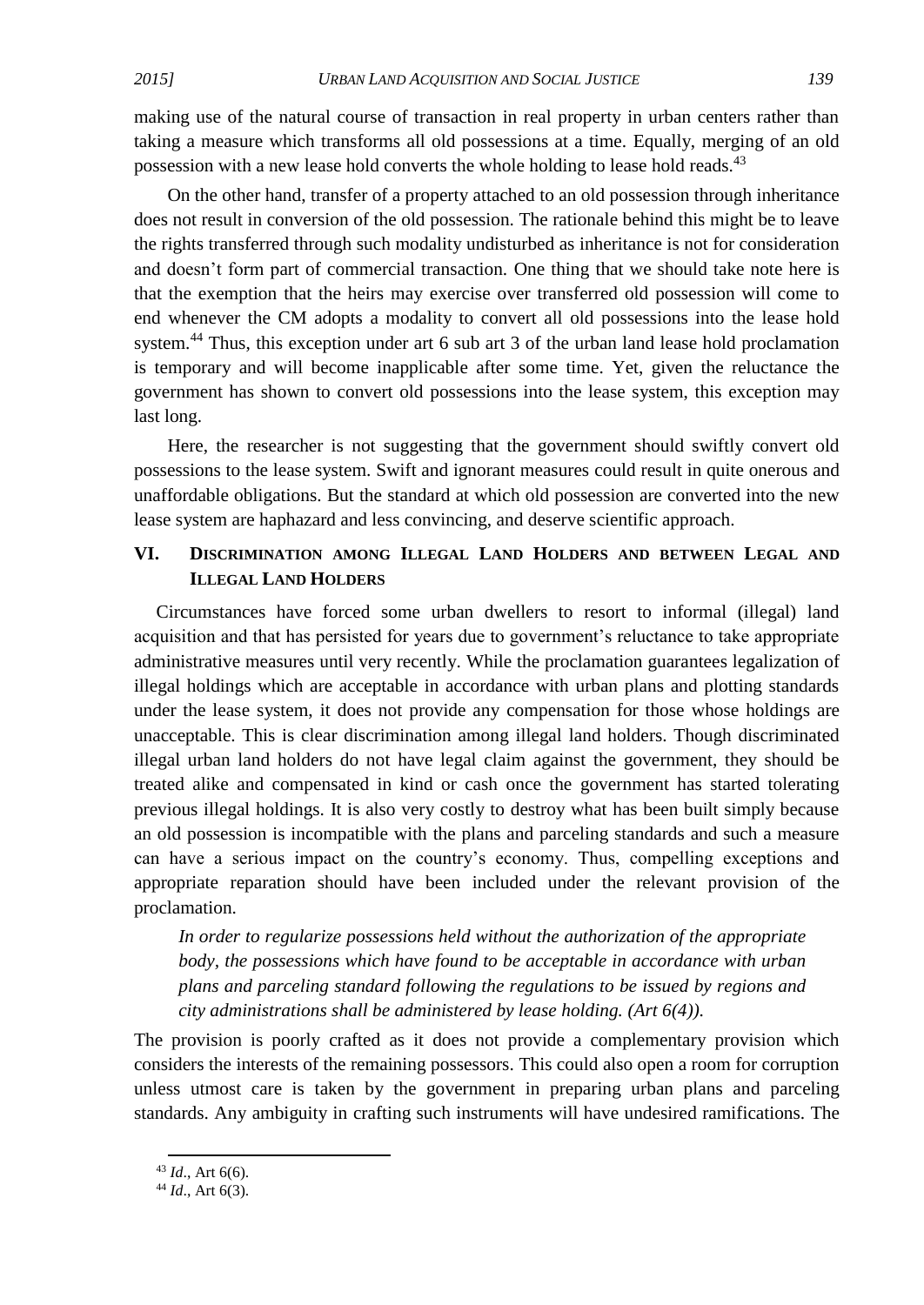illegal land holders could use all the means including bribery to secure their holding and vague standards and plans can exacerbate this as public officials can justify their arbitrary decisions by manipulating vague terminologies. Hence, such delicate issues need utmost good-faith and care.

Besides, the urban lease hold proclamation, by regularizing illegal old possessions which are acceptable in accordance with the plans and parceling standards to be adopted, has taken a position which could disappoint the law observing citizens. While the illegal old possessors are rewarded, those who obeyed the law and left themselves landless have to pass through tough tender procedures to get urban land under the existing lease hold system. This is noticeably uncalled-for handling of the matter. Regularization of illegal holdings might be necessary given its intensity and the country's poor land administration system; yet this could have been done after imposing some form of penalty on those who held land illegally. By failing to do so, the proclamation has encouraged urban residents to keep on holding urban plots illegally. Unauthorized land hold has become prevalent even after the coming to force of the existing urban lease hold proclamation.<sup>45</sup>

Such social injustice under the proclamation does have severe impacts on those who are not lucky old possessors nor financially able to get land through the current lease arrangement. The present lease law has pushed out this class of the society. Addressing this particular problem requires amendment of the lease proclamation to draw exceptions to ensure that land is accessible for the desperate people through a lawful means. Otherwise approach would infringe the grand principle which declares that land belongs to the people and state of Ethiopia.

#### **VII. CONCLUSION AND RECOMMENDATIONS**

This work has examined the problems related to urban land acquisition and social justice in Ethiopia. It has depicted that the Ethiopian urban land acquisition system is not flexible enough to respond to the ever increasing demand for urban land. It also uncovered that though the government introduced the Integrated Housing Development Program (IHDP) to help poor urban residents without requiring them to go through tender procedures, the houses offered through such programs are not still affordable to a significant portion of the society, are low quality, and not accessible to all. What is more, individuals look for land not only to build residents but also to do other activities for their livelihood. If the poor are seeking for secured and long term urban tenure for such purposes, they can get it only through tender procedure and this procedure would obviously drive them out.

This work has also revealed how the reluctance on conversion of old possessions to the lease hold system, the regularization of illegal land holdings and the discrimination among the illegal land holders can result in social injustice. Individuals who have urban land use rights on plots of the same size, place and purpose will have to pay significantly different amounts if we tolerate the mutual existence of the old possession and lease holding system. The one who acquired such land through the lease system has to pay the market price while the other with an old possession on a land of the same value will pay not the market lease price but very low and fixed land tax. The people and state, as the owners of land, should be able to derive appropriate proceeds from old possessions. Doing so would not stand against the principle of

<sup>45</sup> THE REPORTER, Widespread unauthorized land holding, Addis Ababa, 03 August 2014.